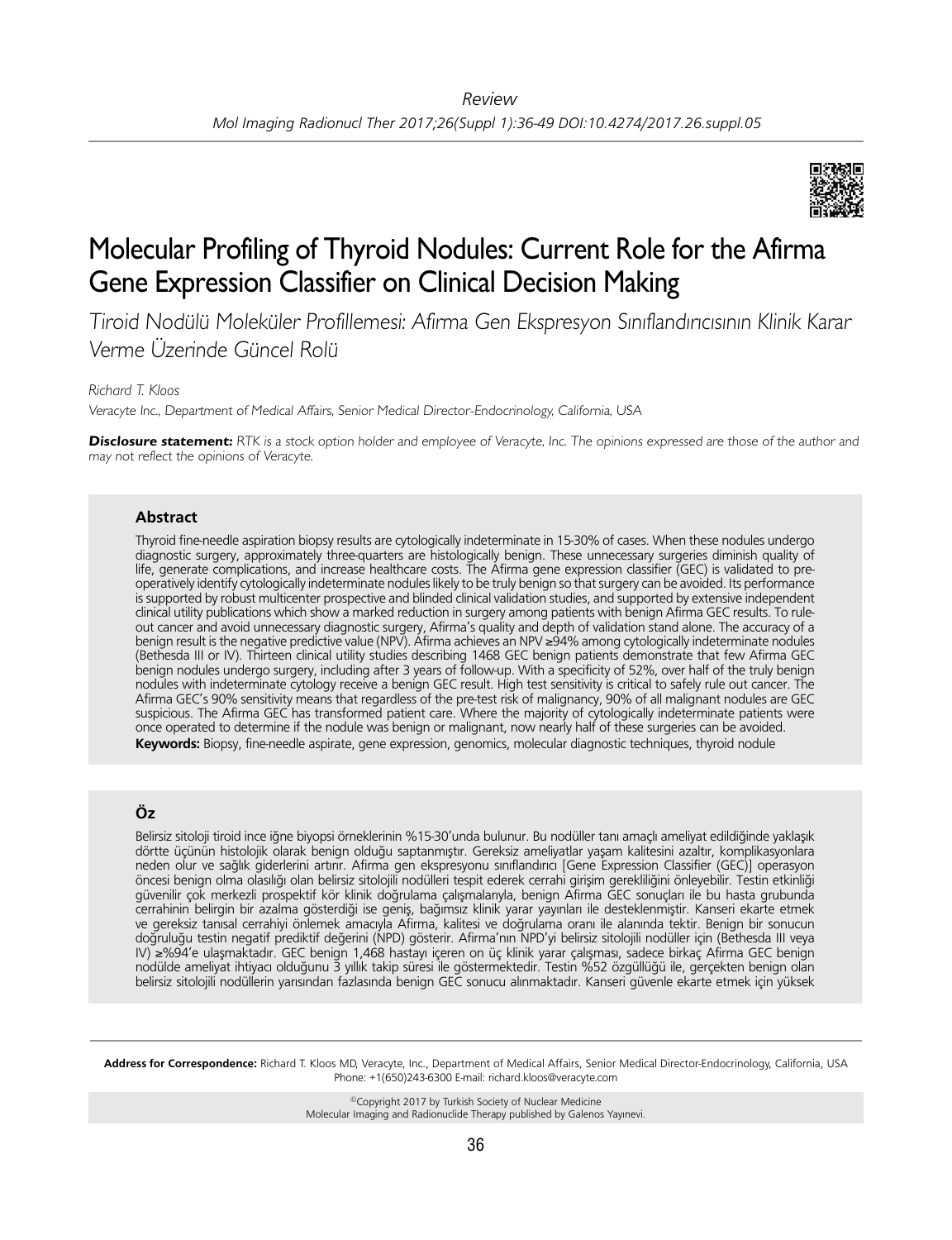test duyarlılığı kritik öneme sahiptir. Afirma GEC'nin %90 duyarlılığı, test incesi malignite riski ne olursa olsun, tüm malign nodüllerin %90'ının GEC şüpheli olduğu anlamına gelir. Afirma GEC hasta yaklaşımını değiştirmiştir. Belirsiz sitolojili hastaların çoğunluğu nodülün iyi veya kötü huylu olup olmadığını belirlemek için ameliyat edilirken, günümüzde bu ameliyatların neredeyse yarısı önlenebilir.

**Anahtar kelimeler:** Biyopsi, ince iğne aspirasyon, gen ekspresyonu, genomik, moleküler tanı teknikleri, tiroid nodülü

### **Introduction**

Prior to the adoption of thyroid nodule fine-needle aspiration biopsy (FNAB), thyroid nodules were regularly referred for diagnostic surgery because of their 5-15% risk of malignancy (ROM) (1). FNAB decreased diagnostic thyroidectomies by one-half as most FNAB results are cytologically benign and surgery is typically avoided (2). Still, 15-30% of thyroid FNABs are cytologically indeterminate, i.e. not clearly benign nor malignant (1,3). When cytologically indeterminate thyroid nodules undergo diagnostic surgery, approximately three-quarters prove to be benign on surgical histopathology (Figure 1) (4,5,6). The care of such patients is being dramatically altered by a new diagnostic strategy that pre-operatively identifies many of these benign nodules with indeterminate cytopathology [Bethesda categories III and IV (7)] as having a low risk of cancer so that diagnostic surgery can be avoided, along with its costs, complications, and inconveniences. Complications from thyroid surgery include, but are not limited to, hypothyroidism, voice changes, vocal cord dysfunction, hypocalcemia (temporary and permanent), tracheostomy, hematoma, infection, hospital readmission, and death. Complications are highest in patients older than 65 years of age, and when the procedure is performed outside of high-volume thyroidectomy hospitals (8). Among cytologically indeterminate nodules, patient clinical factors, ultrasound characteristics (9), additional cytological



Figure 1. Afirma gene expression classifier reduces unnecessary thyroid surgeries compared to management without gene expression classifier testing *\*Alexander et al. (4), †see Figure 3*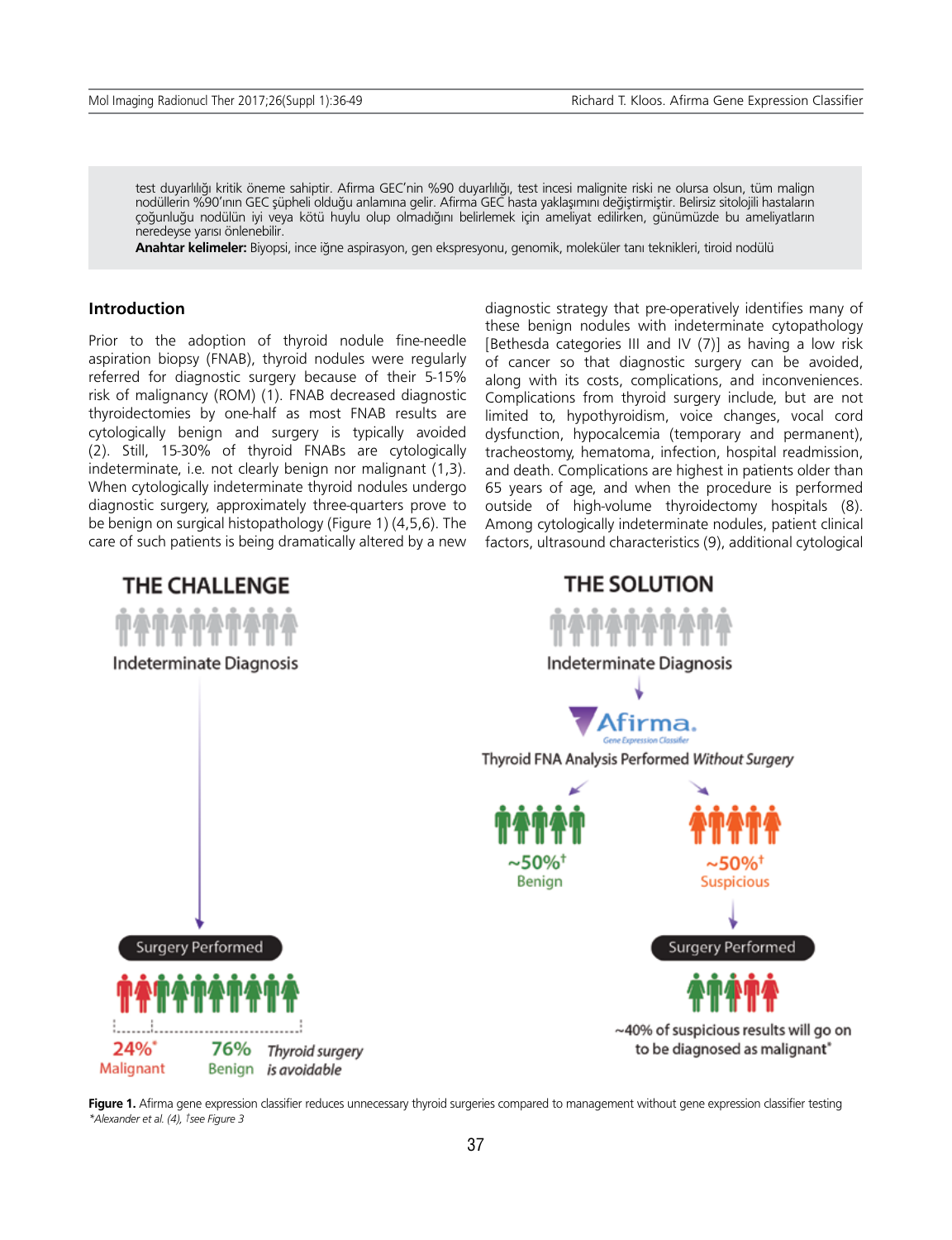subcategorization or second opinion, and repeat FNAB have been unable to reliably identify a significant fraction of benign nodules to safely avoid surgery. For example, among Bethesda III nodules, those with any ultrasound predictive feature (solid, hypoechoic, microcalcifications, increased vascularization, or irregular margin) were found to have at least a 12% ROM, which increased further when additional features were present (10). Current excitement has focused on molecular genomics approaches. To date, only the Afirma gene expression classifier (GEC) (Veracyte Inc., South San Francisco, California) is supported by prospective, multicenter, and blinded validation studies to reclassify nodules as benign, and has been shown in multiple clinical utility studies to reduce avoidable diagnostic surgeries based on the test result.

### **Tests to Rule-in and Rule-out Cancer**

A test with a high sensitivity and high negative predictive value (NPV) is able to rule-out cancer (11,12). Test sensitivity measures the fraction of cancers that the test identifies as "positive" (e.g. Afirma GEC suspicious). Afirma GEC test sensitivity among indeterminate nodules is 90% (4). Test NPV measures the fraction of "negative" calls by the test (e.g. Afirma GEC benign) that are correct. Afirma GEC test NPV is 94-95% amongst Bethesda III and IV nodules at a cancer prevalence of 24-25% (4). While not mutually exclusive, a test with a high specificity and high positive predictive value (PPV) is able to rule-in cancer. Test specificity measures the fraction of benign nodules that are called benign by the test. Afirma GEC test specificity is 52% (4), suggesting that just over half of the benign nodules are called GEC benign. Test PPV measures the fraction of "positive" calls by the test (e.g. Afirma GEC suspicious) that are correct. Afirma GEC test PPV is 37-38% amongst Bethesda III and IV nodules (4). Thus, the strength of the Afirma GEC is its ability to rule-out cancer (NPV), more than its ability to rule-in cancer (PPV). A rule-in test is of value when it changes clinical care, such as altering the extent of thyroid surgery from a lobectomy to a total thyroidectomy. However, the necessity of total thyroidectomy for patients with thyroid cancer less than 4 cm, without gross extra-thyroidal extension, distant metastases, or clinically apparent metastases to the lymph nodes has not been established and current guidelines do not mandate total thyroidectomy in the absence of these features (13). Thus, the utility of rule-in tests is currently questioned as patient benefit has not been established. Given the modest specificity and PPV of Afirma, it is not considered a rule-in test. While an Afirma GEC suspicious result raises the risk of cancer from 24-25% to 37-38%, it should be clear that the strength of the test is that it identifies just over one-half of all benign nodules with Bethesda III or IV cytology as genomically benign, and 90% of all cancers as genomically suspicious regardless of the cancer prevalence (Figure 1). Thus, when applied to the typical cytologically indeterminate nodule with ROM of 25% or less, the expected accuracy of a benign result (NPV) is 94% or greater. As a result, most Afirma GEC benign nodules are candidates for clinical observation in lieu of diagnostic surgery. Additional "cassettes" are tested with every Afirma GEC to identify rare neoplasms that are often difficult to accurately diagnose with cytology such as medullary thyroid cancer (MTC), parathyroid neoplasms, and metastases to the thyroid from malignant melanoma, breast, and renal cell carcinomas. Failing to trigger one of these cassettes, the GEC evaluates the expression of 142 genes that are used in a proprietary mathematical algorithm to classify indeterminate thyroid nodule samples as either GEC benign or GEC suspicious.

### **Rationale for the Measurement of Messenger Ribonucleic Acid Expression**

The Afirma GEC is based on the measurement of messenger ribonucleic acid (mRNA) expression. There are several diagnostic advantages to using RNA instead of other approaches such as DNA mutations or microRNA expression. Unlike cancers whose cytology is Bethesda V or VI, cancers that are cytologically indeterminate (Bethesda III and IV) typically lack the most common genomic abnormality of differentiated thyroid cancer: *BRAFV600E* mutation. In its absence, the most common classic mutation amongst cytologically indeterminate cancers are RAS mutations, but these are found in the minority and are also found in benign nodules. As benign nodules outnumber malignant nodules 4:1 among nodules with indeterminate cytology, the PPV of RAS mutations is poor in a number of studies (14,15,16,17,18,19,20,21). Herein lies the challenge of mutational approaches for cytologically indeterminate nodules: many malignancies lack the known genomic abnormalities (22,23), and when present, most genomic abnormalities are not specific for cancer (22,23).

While there are only approximately 23,000 known proteincoding DNA genes (24), each of these may be transcribed into multiple alternatively-spliced variants, with more than 240.000 known mRNA isoforms. Disease-causing DNA alterations generally exert their effects, at least partially, on the transcriptome. Similarly, microRNAs impart their effects by altering transcription. Therefore, mRNA expression provides a cumulative measurement of various known (and unknown) upstream effects. Additionally, gene expression may be impacted by lifestyle and environmental factors so that mRNA expression reflects additional significant information not discernible from DNA or microRNA analysis alone.

Gene expression classifiers quantitatively evaluate the relative expression levels of multiple genes that comprise the genomic signature of the interrogated tissue. In the development of Afirma GEC, instead of discriminately relying on genes previously identified in the literature, analysis of the whole genome (transcriptome) was used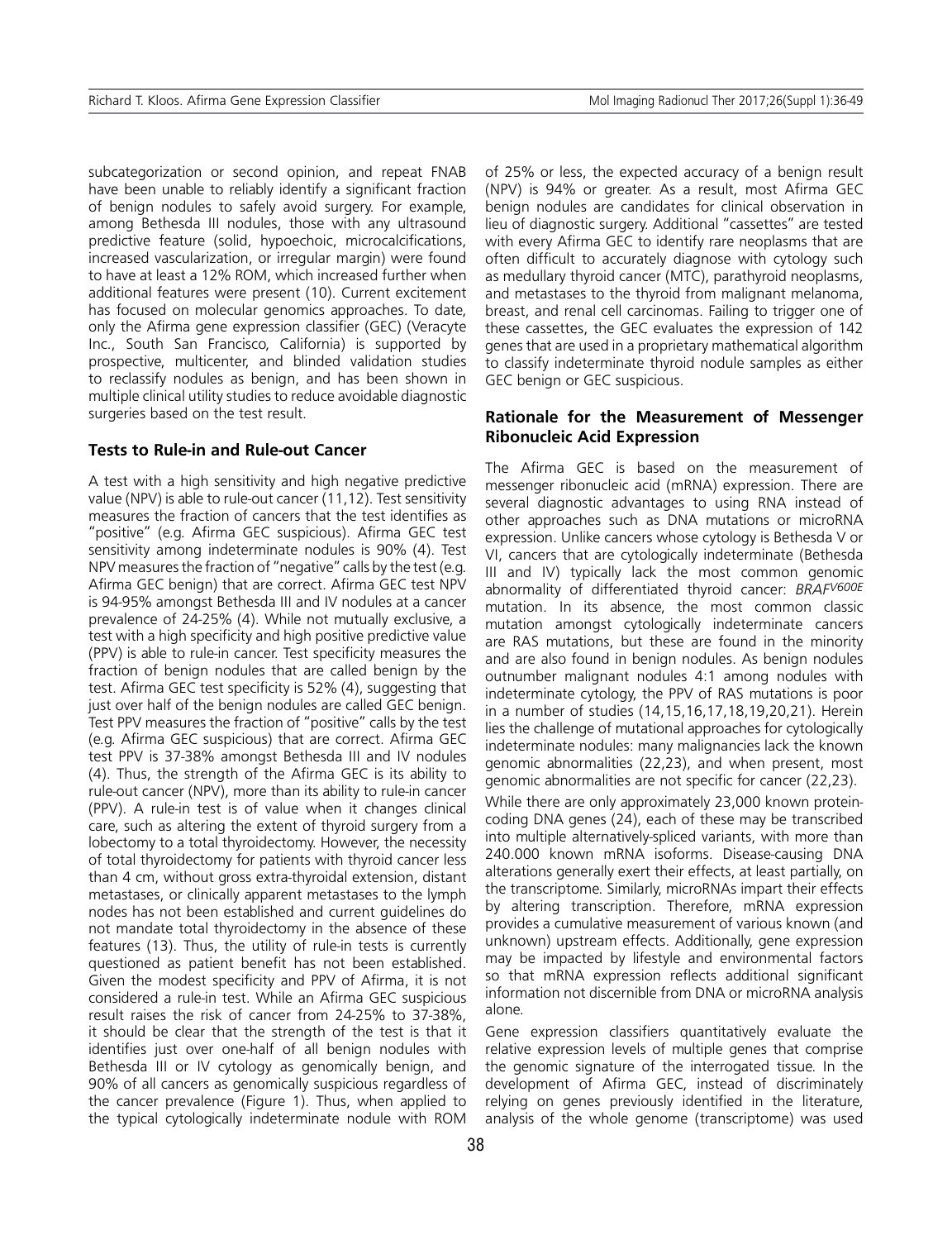to identify candidate genes, and support vector machine learning methods were used to develop the classifier algorithm (4,25). The genes utilized in the cassettes and main Afirma GEC classifier have been published (4). This powerful methodology more fully utilizes the genomic information of the biological sample than is used by target next generation sequencing approaches.

### **Clinical Validation**

Physicians find risk of cancer associated with a cytological benign FNAB diagnosis to be low enough to defer surgery in the vast majority of such patients. A 6-8% risk of cancer among operated cytology benign nodules has been described (4,5,26,27,28,29,30). Thus, a test that could reliably identify cytologically indeterminate nodules with a similar or lower risk of cancer (e.g. NPV ≥94%) could allow these nodules to also be considered for clinical observation instead of diagnostic surgery. Clinical validation of the Afirma GEC was initially performed on a small independent sample set of thyroid nodule FNABs within a prospective multicenter, double blind study design (25). The Afirma GEC achieved high sensitivity and NPV, including among cytologically indeterminate nodules. After further optimization, the GEC was validated in a second larger independent sample set in a prospective multicenter validation study. The second study included the largest ever prospectively collected set of thyroid FNAB biopsies from 3,789 unique patients, with a final validation set of 265 cytologically indeterminate nodules. Based on the 24% prevalence of malignancy in cytologically indeterminate samples (Bethesda III+IV), a 95% NPV for the Afirma GEC was achieved (4).

The unique and often overlooked strength of this prospective, multicenter, and blinded validation design is that it supports generalizability of the results. Prospective and multicenter study designs reduce selection bias and better represent what is likely to occur in real-world practice. The 3.789 patients were prospectively consented and enrolled in the trial before undergoing FNAB at 49 study sites across the country, including academic and community practices, which provides confidence in the external validity of the findings. Strong internal validity was demonstrated when no differences were found between the final validation cohort of 265 patients compared to the full prospective and consecutive total enrollment cohort in patient age, gender, cancer risk factors, or nodule size. As investigators were blinded to the Afirma GEC result, the test result did not influence which patients underwent surgery. These important study design elements (prospective, blinded, and multicenter) support the internal and external validity of the study, and provide confidence in the broader generalizability of the study findings to a physician's own clinical practice (13). In contrast, significant biases can be introduced when the study cohort does not mimic the intended use cohort.

For example, profound bias can occur in unblinded studies where the test result influences inclusion or exclusion from the "validation" cohort (13). The Afirma GEC is the only test for cytologically indeterminate nodules demonstrated to have an accurate enough benign result (e.g. NPV ≥94%) proven in a rigorous and published prospective, blinded, and multicenter validation study to allow physicians to strongly consider clinical observation instead of surgical resection for Bethesda III and IV nodules (4).

Overall, the ROM for a thyroid nodule with Bethesda categories III and IV indeterminate cytology with an Afirma GEC benign classifier result is about 5% (1-NPV). This risk is comparable to the 6-8% cancer risk for an operated thyroid nodule with a benign cytology diagnosis (4,5,26,27,28,29,30). This demonstrates that cytologically indeterminate nodules (Bethesda categories III and IV) with an Afirma GEC benign diagnosis can be managed as would a cytologically benign nodule (4,31), as suggested by the National Comprehensive Cancer Network (NCCN) Thyroid Carcinoma Guideline (32). In contrast, others have attempted to create rule-out tests using the most common DNA point mutations, fusions, or proprietary microRNA signatures where the false negative rate may be unacceptable for routine clinical use. Asuragen reported in its prospective, multicenter, and blinded 7-gene mutation panel study that it missed as many as 53% of malignant Bethesda III and IV nodules (33), a rate significantly higher than had been seen in an earlier unblinded single center study (34). Interpace reported that its 8-gene mutation panel (ThyGenX) missed 40% of malignant nodules (35), while independent studies (22,23) have not confirmed claims of improved sensitivity and specificity with even larger mutation/fusion panels (36,37). Interpace has combined ThyGenX with a 10 microRNA classifier and in a second study reported that it missed 20% of malignancies (35). Similarly, Rosetta Genomics reported high sensitivity of its microRNA classifier when 20% of samples (1 in five cases) were excluded based on lack of histological agreement amongst 3 pathologists. In practice, physicians can't know which patients to exclude pre-operatively, so test performance is more accurately reflected amongst the entire cohort where nearly 1 in 6 cancers were missed (38).

### **Clinical Practice Experiences and Clinical Utility**

While clinical validation demonstrates the test's ability to accurately predict the diagnosis, clinical utility measures the test's impact on real-world patient management decisions and impact on net health outcomes (39). Fourteen publications now describe the clinical experience with the Afirma GEC in routine clinical practice (9,31,40, 41,42,43,44,45,46,47,48,49,50,51). Among the Afirma GEC benign patients, only 122 of the 1211 patients (10%) were operated, demonstrating a dramatic reduction in surgery compared to the 73% historical rate of surgery (52)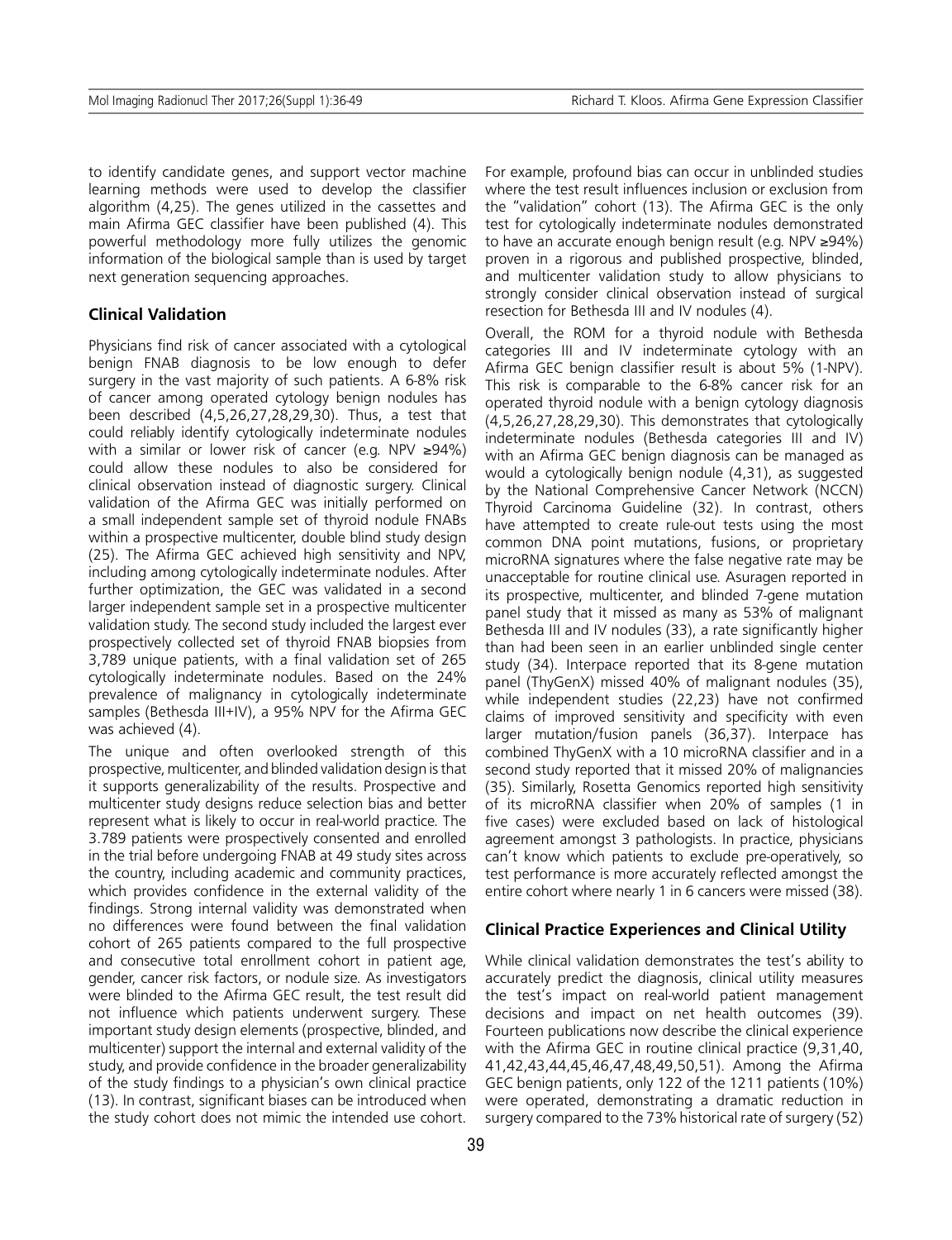when Afirma was not used (Figure 2). Five of the Afirma GEC publications were multicenter (40,41,43,46,51), two had a minimum follow-up of 1 year (45,48), and one reported patients Afirma GEC tested at least 3 years prior to study enrollment (43). In that study, 17% of Afirma GEC benign patients underwent surgery and 88% of the surgeries occurred within 2 years of the biopsy. Yang et al. (50) reported that surgery was significantly reduced in both Bethesda III and IV categories when they globally compared patient management before and after implementation of Afirma GEC testing. Overall, the findings demonstrated a durable and dramatic reduction in diagnostic surgery.

Two cohorts of 2667 (40) and 2040 GEC resulted tests (53) have reported 53% and 52% as GEC benign, respectively. Eleven independent publications report their frequencies of benign versus suspicious GEC results: 47% of 1179 tests amongst cytologically indeterminate nodules were GEC benign (Figure 3) (9,41,42,44,45,46,47,48,49,50, 51). Defining the number needed to test (NNT) as the number of tests needed to be performed to change the clinical outcome of one patient (NNT=1/(%GEC benign), and rounded to the nearest whole person), then the NNT of these series is 2. Consequently, one patient potentially avoids surgery for every two patients tested (Figure 1).

As noted above, clinical experience/clinical utility studies serve an important role in the chain of evidence regarding the effectiveness and value of a test. These allow medical centers and community practices to describe the impact the GEC has had in their management setting. As more longterm follow-up data becomes available, these important studies will allow researchers to model the overall GEC impact on reducing unnecessary surgeries nationally.

It is important to note, however that most GEC benign patients in the clinical series reported to date did not undergo surgery, consistent with the purpose of the test (9, 31,41,42,43,44,45,46,47,48,49,50,51). Thus, such clinical experience studies cannot serve as proper clinical validation studies, and clinicians should be wary when attempts are made from such studies to measure or question test performance. Operated GEC benign patients alone in a clinical experience series are insufficient to evaluate test performance, and these patients often differ from the broader group of GEC benign patients, and are more likely to include those nodules at greater risk of cancer. Therefore, findings among these patients are unlikely to be generalizable to the majority of the GEC benign case. Any attempt to measure test performance such as sensitivity and NPV requires operating on all tested patients in a contiguous intended use cohort with centralized blinded histology (e.g. clinical validation).

Additionally, clinical experience series may differ from properly performed prospective validation studies as the former may not report on a consecutive cohort of tested patients from the catchment area, but rather report only on patients who come to their attention through a variety of referral patterns. Thus, the cohort described may not reflect how the test works in the intended use population.



#### **Figure 2.** Real-world clinical utility

*\*Cibas et al. (52). Afirma gene expression classifier benign operative rate references (9,31,40,41,42,43,44,45,46,47,48,49,50,51), GEC: Gene expression classifier*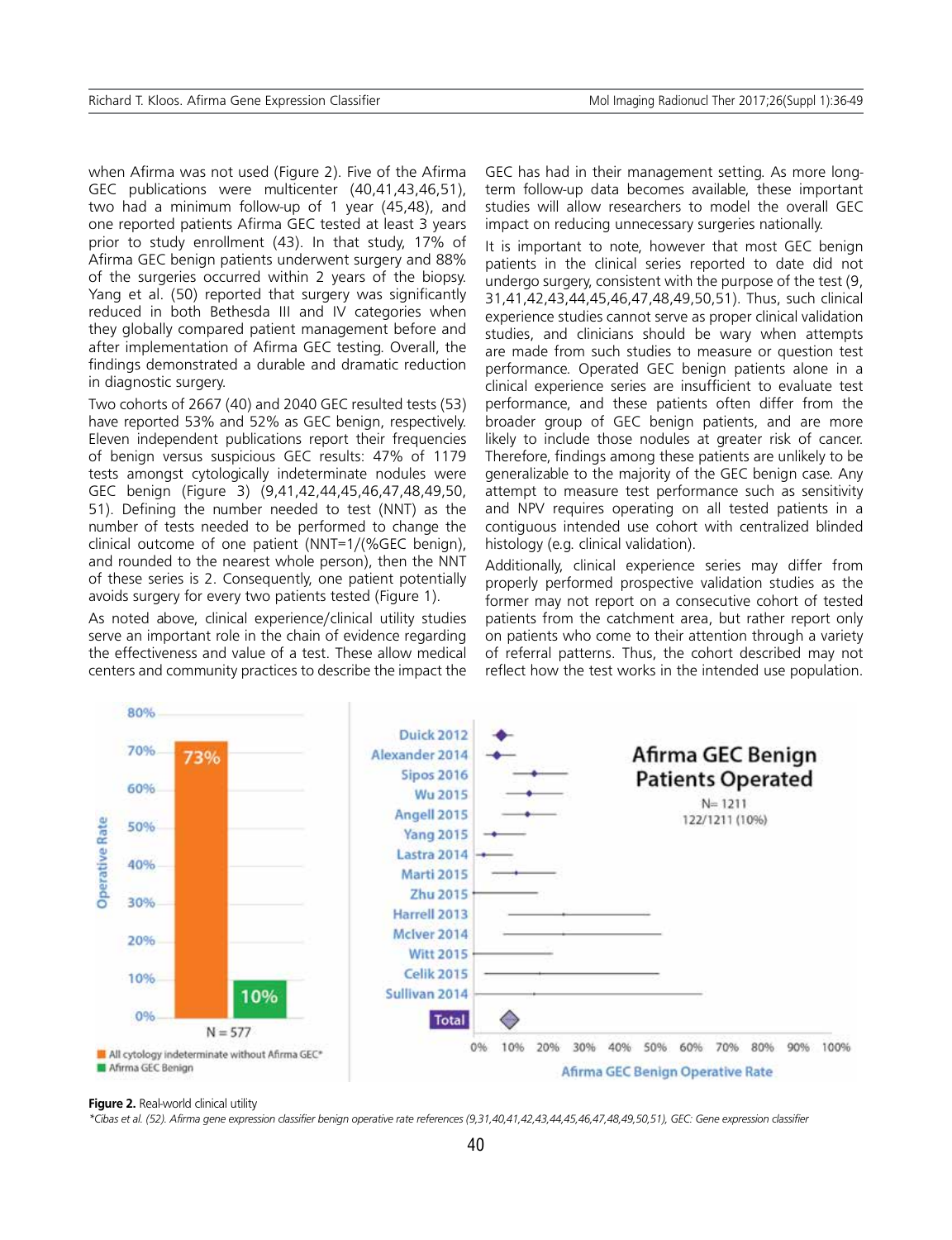Figure 4 describes hypothetically how clinical experience studies that generate "operative NPV" results that may appear to conflict with the published 95% clinical validation NPV, but rather co-exists within the larger 95% NPV clinical validation experience. The operative NPV experience reflects the selection bias that occurs when higher ROM GEC benign patients are selected for surgery out of good clinical judgement while not operating on all continuous GEC benign patients from the entire referral base. While the operative NPV from clinical experience studies is easy to calculate, it generates great confusion for the usual reader while actually offering little clinical meaning when generated outside of a comprehensive clinical validation study. This discussion (and Figure 5) highlight the importance of study design, and the potential misinterpretations of data that can emerge from clinical experience studies.

Another limitation of clinical experience studies is that when Afirma GEC suspicious nodules are unoperated then test sensitivity among the operated cases is likely to be reduced (Figure 5). More importantly, exclusion of unoperated GEC benign nodules excludes a large number of truly benign nodules, which dramatically reduces estimates of specificity and NPV (11,42,46,50,51,54). However, as most cytologically indeterminate nodules are histologically benign, and because two clinical validation studies demonstrated a high NPV for Afirma, performance can be estimated amongst the 1468 GEC tested cytologically indeterminate patients in the published literature by pooling them together and considering GEC benign patients with malignancy found at surgery (ten patients) as malignant (false negatives), and GEC benign patients that underwent surgery and were histologically benign as benign (true negatives), or were GEC benign and not operated (704 patients). Among these GEC tested patients across multiple clinical practices, the pooled accuracy of a GEC benign result (NPV) was >98% (95% confidence interval (CI) 97- 99%) (Figure 6) (4,9,31,41,42,44,45,46,47,48,49,50,51). These findings across academic and community-based practices are consistent with each other and the clinical validation of Alexander et al. (4) revealed an NPV of 94%. Two of the studies report a median follow-up of 1 year, while some patients had been followed more than 3 years. While it is true that some of the unoperated GEC benign patients may eventually be found to harbor malignancy over time, the consistently high estimated NPV seems unlikely to decline significantly. These data demonstrate a

# Pooled analysis of 1179 Afirma Tests NNT = 2 tests to Avoid 1 Surgery



# Afirma Results\*

| <b>STUDY</b>         | <b>GEC B</b> | GEC <sub>S</sub> | <sup>9</sup> oB (95% CI) |
|----------------------|--------------|------------------|--------------------------|
| Alexander et al 2014 | 174          | 148              | 54% (48-60%)             |
| Wu et al 2015        | 90           | 107              | 46% (39-53%)             |
| Yang et al 2015      | 80           | 94               | 46% (38-54%)             |
| Lastra et al 2014    | 70           | 62               | 53% (44-62%)             |
| Marti et al 2015     | 55           | 63               | 47% (37-56%)             |
| McIver et al 2014    | 16           | 44               | 27% (16-40%)             |
| Harrell et al 2013   | 20           | 36               | 36% (24-50%)             |
| Zhu et al 2015       | 23           | 21               | 52% (37-67%)             |
| Celik et al 2015     | 11           | 23               | 32% (18-51%)             |
| Witt et al 2015      | 14           | 15               | 48% (30-67%)             |
| Sullivan et al 2014  | 6            | $\overline{7}$   | 46% (20-74%)             |
| <b>N</b> Total       | 559          | 620              | 47% (45-50%)             |

**Figure 3.** Eleven independent clinical utility studies. Afirma gene expression classifier result rate references (9,41,42,44,45,46,47,48,49,50,51) *GEC: Gene expression classifier*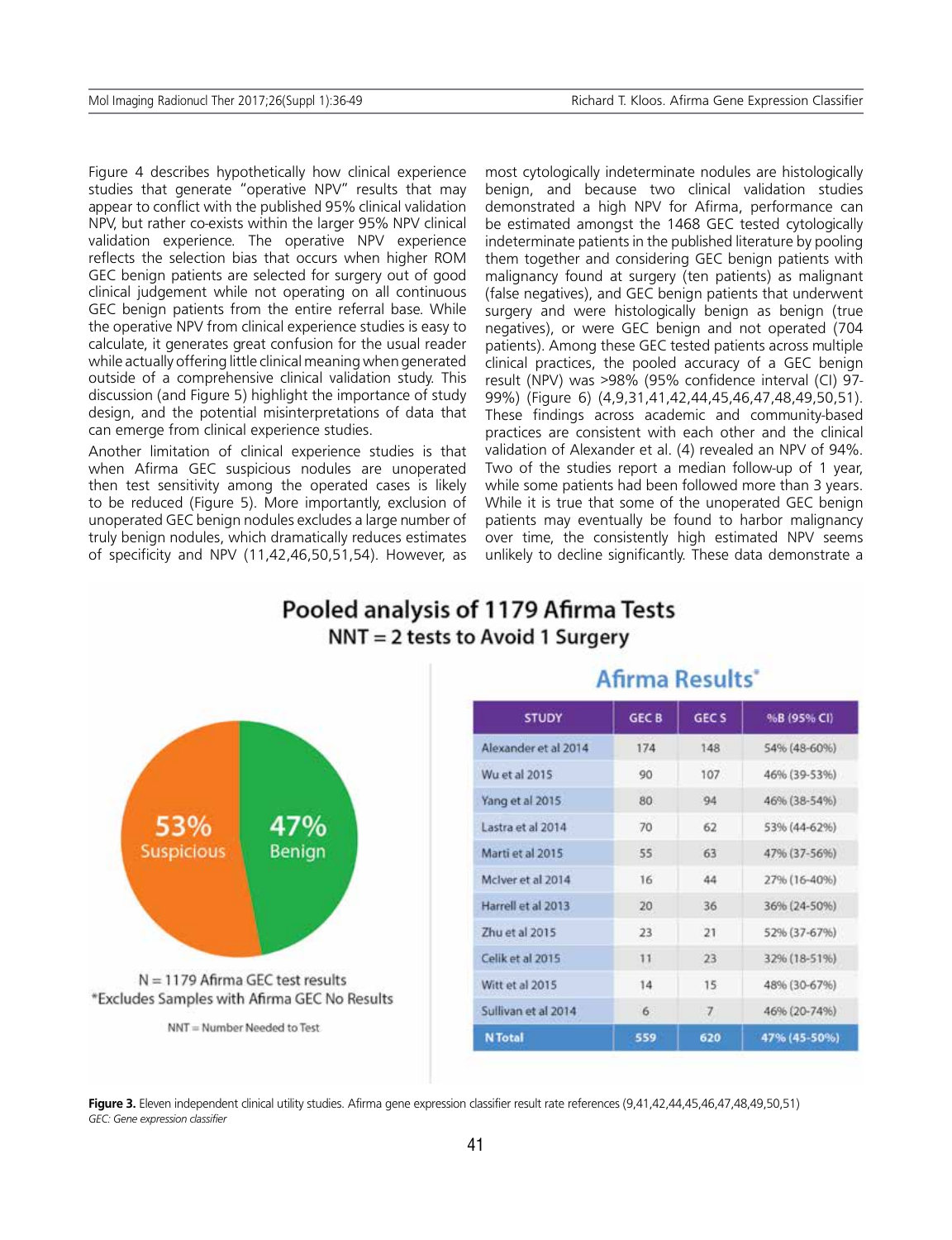very low prevalence of malignancy (1-NPV) in patients with cytologically indeterminate thyroid nodules that are Afirma GEC benign, and support clinical observation in lieu of diagnostic surgery for most GEC benign patients.

The accuracy of an Afirma GEC benign call (NPV) remains high amongst Hürthle cell cytology, although the rate of benign calls is lower. Hürthle cell cytology has been a challenge for molecular diagnostics. Performance can be increased by removing these samples from clinical testing (55), but this does not help the clinician who must manage these patients. There is an overlap in the molecular profiles of benign and malignant samples. To maintain the accuracy of a benign call, the GEC can only call about half of all Bethesda III and IV samples GEC benign (Figure 3). The overlap is even greater among Hürthle cell samples. Thus, to maintain the accuracy of a benign call, the GEC calls fewer samples as GEC benign, and more samples suspicious. Among 5 cohorts of Hürthle cell samples totaling 378 nodules with an Afirma GEC benign or suspicious result, 147 (39%) were called GEC benign (42,47,53,56). Thus, three patients must be tested to avoid 1 surgery. Some observers have lamented that most Afirma results are suspicious in these cases while the prevalence of malignancy at surgery remains low within this group. However, there is no other validated method to determine which of these cases can safely avoid surgery. Brauner et al. (56) reported in a multicenter study of Massachusetts General Hospital, Brigham and Women's Hospital, and Beth Israel Deaconess Medical Center that only 3 of 26 Afirma GEC benign nodules underwent surgery (12%), and all were benign at surgical pathology, consistent with a high NPV. Including all Afirma benign and suspicious results, use of Afirma reduced the overall operative rate from 80- 81% among two control groups, to 65% when the Afirma GEC was used. To date only one false negative (malignant) Hurthle cell nodule has been called benign by the Afirma



Figure 4. Afirma gene expression classifier clinical validation negative predictive value versus hypothetical "operative negative predictive value". These phenomena co-exist, rather contradict each other. Outside of a properly designed clinical validation study (Figure 5), the "operative negative predictive value" from clinical experience studies creates significant confusion while offering little clinical value

*\*Alexander et al. (4), †Afirma gene expression classifier benign cases referred to surgery due to ultrasound features, ultrasound changes over time, nodule growth, etc., GEC: Gene expression classifier*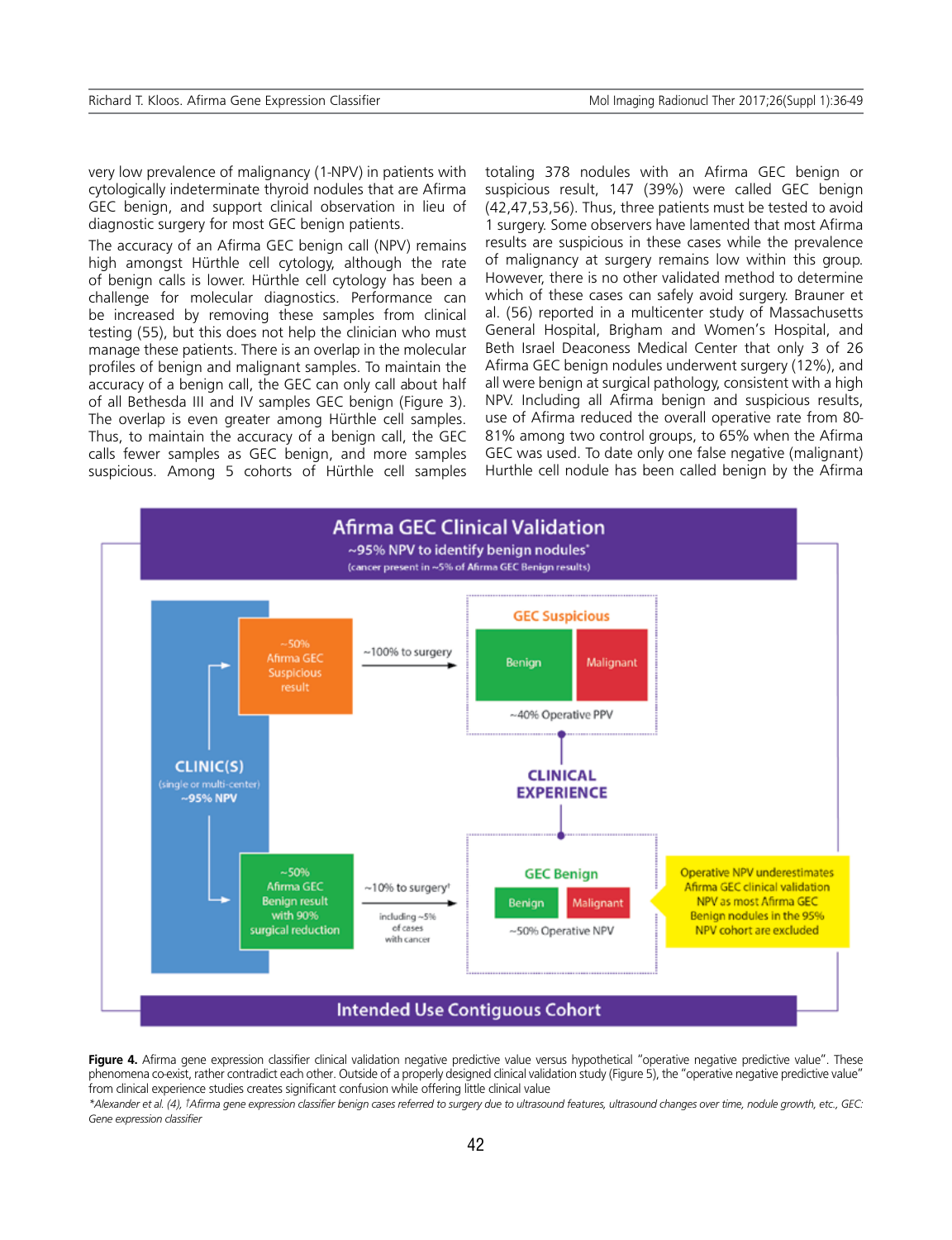GEC in a published study (4). This high degree of accuracy among Afirma GEC benign results is remarkable given the typical high degree of disagreement at surgical pathology over a benign or malignant diagnosis (52).

### **Implementation in Routine Clinical Practice**

Physicians collect two extra FNAB passes for potential molecular testing with the Afirma GEC on every FNAB they perform, or have on-site rapid cytological assessment so that the GEC can be collected on every patient with indeterminate cytology during one patient visit (Figure 1). This patient-centric approach avoids the inconvenience, delayed diagnosis, and costs associated with repeating the FNAB should the first FNAB cytology results be indeterminate. The passed collected for Afirma are immediately placed in the Veracyte-provided RNA protective solution tube for storage and chilled box shipping (<25 °C).

It is well known that cytologically indeterminate nodules may not be categorized as indeterminate if they undergo a repeat FNAB (57). While the hope of repeating the FNAB is to re-stratify cytologically indeterminate nodules as either cytologically benign or malignant, the ability of a cytology benign result on the second FNA to safely avoid surgery is unproven. Studies on this topic are imperfect as not all patients undergo surgery to establish histological truth, however, several studies indicate a ROM amongst nodules with a Bethesda III cytology followed by a benign cytology diagnosis that is between the risk of the two categories (44,57,58), with the highest being a 29% risk of cancer (57). Some evidence suggests that the same is true when one pathologist over-reads a cytologically indeterminate



Figure 5. Clinical experience studies do not control for selection bias. Test performance is properly measured in clinical validation studies, while clinical utility is measured in clinical experience studies.

*\*Alexander et al. (4)*

*GEC: Gene expression classifier, NPV: Negative predictive value*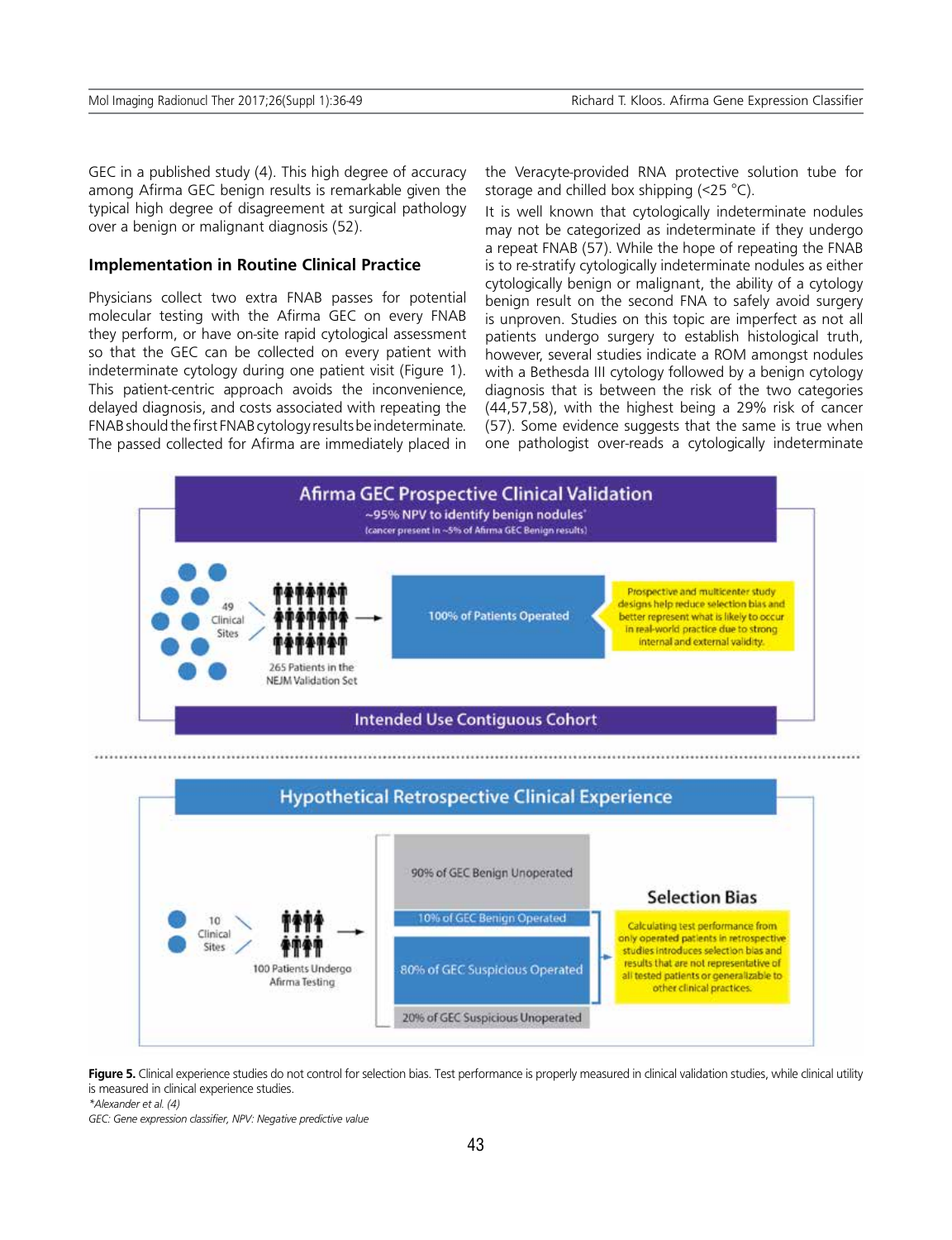sample as cytologically benign (59). Indeed, investigators from Johns Hopkins University reported 7 operated patients with cytologically indeterminate FNAB findings and Afirma GEC suspicious results where their cytologists pre-operatively changed the cytology diagnosis to benign. Surgical pathology revealed malignancy in 29% of these cases (54). Thus, the risk of cancer among nodules with a benign cytology result after a repeat FNAB or after review by another cytopathologist, may exceed the ~5% or less ROM threshold of the NCCN to consider nodule observation (32,60). Similarly, the 2015 American Thyroid Association (ATA) guideline recognized these considerations against the role of repeat FNAB (13). Given the risk that a repeat FNAB may not eliminate the need for surgery, and the typical dislike of the FNAB procedure itself, some patients seek care elsewhere or elect diagnostic surgery rather than repeat FNAB. This seems like a lost opportunity as many of these patients may have benefitted from utilizing the Afirma GEC. For these reasons, it is strongly recommend that the GEC specimen be collected at the same time as the cytology sample during the first thyroid FNAB.

### **Clinical Decision Making**

The PPV and NPV are determined by the pre-test ROM. To practice personalized medicine, it is important to consider the individual patient's pre-test risk. The patient's pre-test ROM includes their individual features (e.g. gender, history of childhood radiation treatment, ultrasound findings, serum TSH, etc.) and the interpreting cytologist's thresholds to utilize cytology indeterminate categories. Ignoring this step of personalized care and assuming that every patient at a practice or institution has the same pre-test risk ignores important medical information.

The 2015 ATA guidelines allow for either hemithyroidectomy or near-total/total thyroidectomy for thyroid malignancy 1-4 cm in size without gross extra-thyroidal extension or clinical evidence of lymph node metastases (13). Thus, multiple factors must be taken into consideration when planning surgical intervention for cytologically indeterminate nodules, such as the risks and benefits, the presence of significant contralateral nodules, long-term follow-up, the role for completion thyroidectomy with or without radioactive iodine ablation if malignancy is found, and patient preferences.

The 2015 ATA guideline emphasizes ultrasound characteristics to predict the nodule's ROM (13). Afirma is expected to identify 90% of cancers as GEC suspicious, and 52% of the benign nodules as GEC benign, regardless of the pre-test ROM. High suspicion ultrasound patterns may be associated with a >70% ROM and are found in the minority of nodules with indeterminate cytology (58,59,61,62,63,64). In nodules with such a high pre-test ROM, the NPV of Afirma is expected to be <70%, so it may not be useful to avoid surgery in such cases. If an Afirma GEC benign result is obtained in such a case, surgical

| <b>Study</b>      | $N^{\dagger}$ | <b>NPV (95% CI)</b>                              |     |     |                                  |     |     |     |     |      |
|-------------------|---------------|--------------------------------------------------|-----|-----|----------------------------------|-----|-----|-----|-----|------|
| Alexander 2012    | 210           | 94.3% (86.5% to 97.9%)                           |     |     |                                  |     |     |     |     |      |
| Alexander 2014    | 309           | 99.4% (96.3% to 100.0%)                          |     |     |                                  |     |     |     |     |      |
| Wu 2015           | 197           | 97.8% (91.4% to 99.6%)                           |     |     |                                  |     |     |     |     |      |
| <b>Yang 2015</b>  | 174           | 100.0% (94.3% to 100.0%)                         |     |     |                                  |     |     |     |     |      |
| Marti 2015        | 165           | 100.0% (92.6% to 100.0%)                         |     |     |                                  |     |     |     |     |      |
| Lastra 2014       | 132           | 100.0% (93.5% to 100.0%)                         |     |     |                                  |     |     |     |     |      |
| Angell 2015*      | 90            | 98.9% (93.1% to 99.9%)                           |     |     |                                  |     |     |     |     |      |
| McIver 2014       | 60            | 93.8% (67.7% to 99.7%)                           |     |     |                                  |     |     |     |     |      |
| Harrell 2013      | 55            | 94.7% (71.9% to 99.7%)                           |     |     |                                  |     |     |     |     |      |
| Zhu 2015          | 44            | 100.0% (82.2% to 100.0%)                         |     |     |                                  |     |     |     |     |      |
| <b>Celik 2015</b> | 34            | 100.0% (69.9% to 100.0%)                         |     |     |                                  |     |     |     |     |      |
| Witt 2015*        | 29            | 100.0% (73.2% to 100.0%)                         |     |     |                                  |     |     |     |     |      |
| Sullivan 2014     | 13            | 100.0% (51.7% to 100.0%)                         |     |     |                                  |     |     |     |     |      |
| <b>Total</b>      | 1468          | 98.6% (97.4% to 99.3%)                           |     |     |                                  |     |     |     |     |      |
|                   |               |                                                  |     |     |                                  |     |     |     |     |      |
|                   |               | * Follow-up > 1 year and some patients > 3 years | 65% | 70% | 75%                              | 80% | 85% | 90% | 95% | 100% |
|                   |               |                                                  |     |     | <b>Negative Predictive Value</b> |     |     |     |     |      |

Figure 6. Consistently high estimated negative predictive value across 13 real-world studies. Negative predictive value calculated as true negatives (Afirma gene expression classifier benign and either unoperated or operated and histopathologically benign) divided by all gene expression classifier benign results *†Includes Bethesda III (atypia/follicular lesion of undetermined significance) and IV (follicular/Hürthle cell neoplasm). Figure updated from Steward and Kloos (53). References (4,9,31,41,42,44,45,46,47,48,49,50,51), NPV: Negative predictive value, CI: Confidence interval*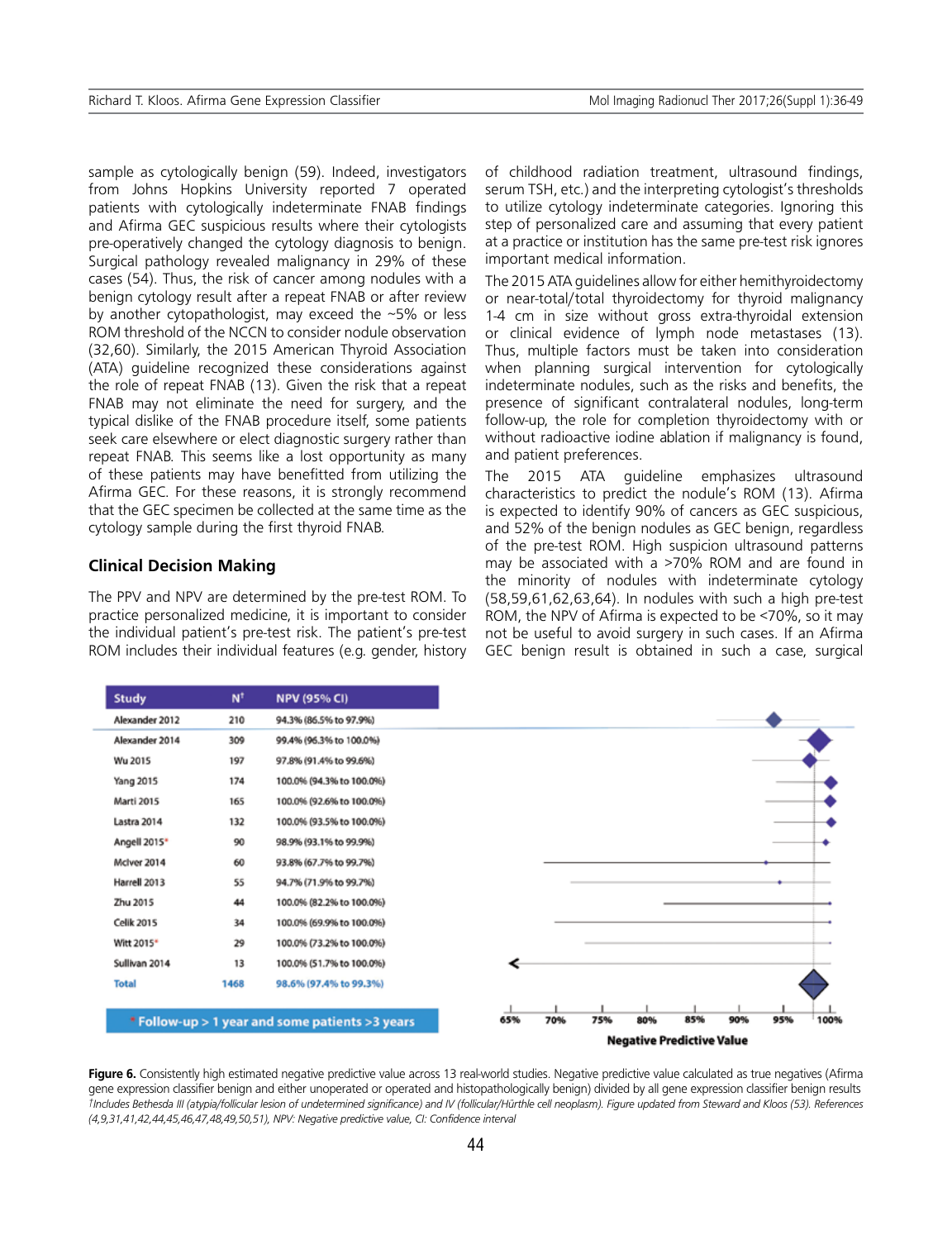hemithyroidectomy might be appropriate. Alternatively, an Afirma GEC suspicious result would be expected to further increase the ROM. Bethesda III/IV nodule with high suspicious ultrasound pattern is expected to have a ROM similar to the average Bethesda V (suspicious for malignancy) nodule. The 2015 ATA guideline indicates that patients with Bethesda V cytology should be treated similar to a malignant (Bethesda VI) nodule. Alternatively, nodules with very low, low, or intermediate ultrasound suspicion are associated with a malignancy risk of 20% or less. These ultrasound findings are expected in the vast majority of cytologically indeterminate nodules. In these nodules, the Afirma GEC would be expected to have an NPV of 96% or higher, and clinical observation in lieu of surgery may be appropriate in the majority of such patients. Those with Afirma GEC suspicious results may be considered for hemithyroidectomy based on their expected <40% ROM.

### **Follow-up of Afirma Gene Expression Classifier Benign Patients**

The 2015 ATA guidelines do not provide recommendations on the follow-up of cytologically indeterminate nodules that are Afirma GEC benign (13). Angell et al. (31) found that Afirma GEC benign nodules showed similar growth as cytopathology-benign cases, with malignancy found in only 1 Afirma GEC benign patient. The authors concluded that follow-up of Afirma GEC benign patients should be similar to that of cytology benign patients. The ATA guideline provides extensive detail and recommendations regarding the timing for follow-up for nodules with benign cytology that ranged from less than 12 months for those with high suspicion ultrasound patterns to potentially no follow-up for those with very low suspicion patterns (13). High suspicion sonographic pattern was recognized as a significantly better predictor of malignancy than nodule growth alone. Routine repeat FNAB was recommended only among cytologically benign nodules with high suspicion ultrasound patterns. For nodules with low or intermediate suspicion ultrasound patterns, only those that demonstrated growth or new suspicious sonographic features met criteria for repeat FNAB. The role of ultrasound follow-up for nodules with very low suspicion ultrasound patterns was less certain. For nodules found to be stable during follow-up the value of additional imaging was reported as low. The guideline suggested a diminishing frequency of additional ultrasound examinations for stable and asymptomatic nodules.

### **Cost-Effectiveness**

An independent cost-effectiveness study found no difference in the number of missed cancers between paradigms with and without the Afirma GEC in a Markov model employing 10,000 Monte Carlo simulations of the expected range of probabilities for different potential outcomes (65). However, they did find that the Afirma paradigm reduced direct healthcare costs by \$4,953 per five year episode of care, allowing \$1,453 in direct savings using the then current Medicare reimbursement rates for surgery and the Afirma test, while modestly improving quality of life by 0.07 quality-adjusted life-year (QALY) (65). One criticism of this study has been the assumed test specificity of 75%, compared to the specificities of Afirma of 52% in Alexander et al. (4), as opposed to the specificity of 76% (95% CI 50-92%) in Chudova et al. (25). Still, cost savings/QALY was demonstrated in univariate analysis for specificity at the lowest value tested (60%) with cost savings and cost-effectiveness appearing likely at even lower specificities.

Lee et al. (66) modeled cost-effectiveness of the Afirma GEC and a 7-gene panel alone, and in combination, for Bethesda III nodules in the US and Canadian healthcare setting. In the US, the most cost-effective strategy was the Afirma GEC followed by the 7-gene panel in GEC suspicious cases, while in Canada management without molecular testing was most cost-effective. Wu et al. (48) compared routine Afirma GEC testing to conventional management in a decision tree model and found routine Afirma GEC testing more effective and most costly with an incremental costeffectiveness ratio of \$119,700/QALY, and found greater cost-effectiveness when either the prevalence of malignancy or the cost of the test were lowered. In Monte Carlo simulations, conventional management was the preferred strategy just over half the time. Base-case limitations of the both studies included that all Afirma GEC suspicious cases were directed to diagnostic hemithyroidectomy, and when malignant all cases then underwent completion thyroidectomy and added this significant cost. In practice, some patients may have elected total thyroidectomy and therefore avoided the added cost of completion thyroidectomy. In the model of Wu et al. (48), if more than just 3.1% of patients elected a total thyroidectomy instead of lobectomy in the absence of Afirma GEC testing then routine GEC testing became cost-effective. In a series of 165 Bethesda III/IV nodules operated without Afirma GEC testing, we reported that the use of total thyroidectomy was as low as 39% for Bethesda III nodules in academic centers to as high as 60% in Bethesda IV nodules in community practice settings [(67) supplemental data]. These data support the cost-effectiveness of the Afirma GEC as it can replace not only hemithyroidectomy, but can also significantly replace usage of the even more expensive total thyroidectomy with clinical observation. In addition, the mandated second (completion) surgery among malignant cases in the Lee (66) and Wu (48) models is not consistent with ATA and NCCN guidelines which suggest that thyroid lobectomy may be adequate treatment for most of these patients (13,60). Further, Lee et al. (66) added substantial penalties for delayed diagnosis when Afirma GEC benign patients were found to have cancer,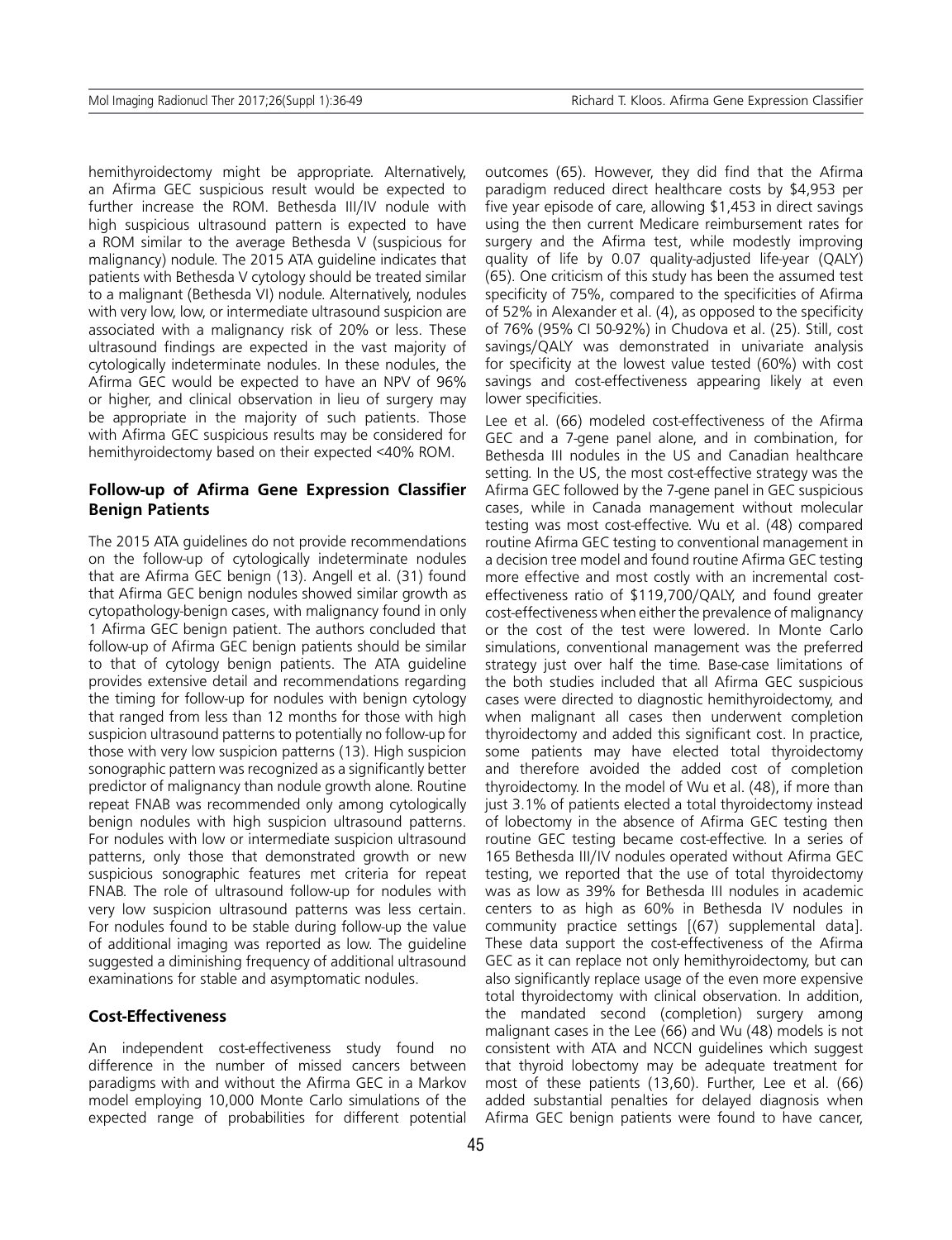including penalties for increased risk of cancer recurrence and death. These added costs are not consistent with the excellent outcome of known papillary thyroid cancer confined to the thyroid despite delayed treatment (68), or the excellent outcome of the few Afirma GEC false negative cases reported in the literature (31). Finally, the Lee et al. (66) model included significant costs for a yearly follow-up ultrasound examination of unoperated nodules, whereas the ATA guideline advocates for diminishing frequency of ultrasound follow-up over time (13).

Additional limitations of the 3 cost-effectiveness studies described above include that none consider indirect costs due to time lost from work and impacted responsibilities of daily living as a result of surgery and its recovery. Neither Lee et al. (66) nor Wu et al. (48) include costs for potential perioperative death, occurring in up to three in 1000 patients (8,69,70,71,72,73,74). The study methodologies may underestimate the impact of complications on the patient, including voice outcomes (75,76) and hypoparathyroidism (77). Additionally, all of the studies measure quality-adjusted life expectancies by multiplying the time spent in the health state by the utilities assigned to those states. The base-case utilities assigned to uncomplicated surgery are quite high and leave little room to improve quality of life by avoiding unnecessary diagnostic surgery. It does not seem correct that quality of life is diminished from surgery only when a complication occurs. Li et al. (65) assigned a higher basecase utility to an uncomplicated hemithyroidectomy than to observation, and the lower limit of the estimated utility range for observation was lower than the lower utility range of total thyroidectomy, suggesting that quality of life from observation could be worse than quality of life from an uncomplicated total thyroidectomy. These utility estimates (and those for complications) were derived from the opinions of people who have not undergone these procedures or experienced these complications. It seems likely that the value of avoiding diagnostic surgery may be greatly under-appreciated by those who have not actually experienced the event than those that have, a finding shown to be true for hypoparathyroidism (77). Future research is needed to better quantify relevant utility values so that changes in quality of life resulting from changes in patient care can be better measured.

### **Malignancy Classifiers**

While the current greatest value of molecular diagnostics among cytologically indeterminate nodules is to identify nodules that do not require surgery (a rule-out test), there is value to a test that can identify malignancy (a rule-in test) only when it alters clinical care to the benefit of the patient. Clinical care can be altered by enhancing the rationale for surgery, and more directly by altering the extent of surgical care (11). The Afirma Malignancy Classifiers include a *BRAFV600E* point mutation classifier, and a cassette for MTC. Additional cassettes automatically run with every Afirma GEC test screen for parathyroid tissue (benign and malignancy) (78), and metastases to the thyroid from malignant melanoma, breast, and renal cell carcinomas.

MTC is frequently a cytological challenge to diagnose, and the field has had attention recently drawn to the low sensitivity of FNAB for the specific diagnosis of MTC (79,80). MTC cases are found among all 6 Bethesda cytological categories. When MTC is not recognized preoperatively then delayed diagnosis may result (79), and those that undergo surgery may not be pre-operatively evaluated for MEN2 associated hyperparathyroidism, or concomitant pheochromocytoma (81). Surgery on a patient with an unrecognized pheochromocytoma may result in death. MTC that is not specifically recognized preoperatively as MTC is unlikely to undergo the optimal initial surgery, typically considered to be a total thyroidectomy and central neck dissection at a minimum (81). In a recently study, only 18.7% of MTC patients underwent surgery for an accurate diagnosis (79). The Afirma MTC classifier has been evaluated in patients and tissue, and has exceptionally high sensitivity (96%), specificity (>99%), PPV (98%), and NPV (>99%) (82,83). With more than 40,000 Afirma GEC tests performed, Veracyte is aware of only one MTC case that was GEC suspicious, but not identified by the classifier as MTC, and 1 false positive case, an intra-parathyroidal, intra-thyroidal paraganglioma (82,84). The MTC classifier is routinely run and reported with every GEC test globally. In the US, the MTC classifier may be obtained without the Afirma GEC on Bethesda V or VI nodules.

Point mutations in *BRAF* are by far the most common genomic abnormality associated with papillary thyroid carcinomas, and nearly all are *BRAFV600E* mutations (85). The Afirma *BRAFV600E* classifier is based on the mRNA molecular signature of 128 genes (86). Compared to a sensitive quantitative PCR assay, high positive and negative percent agreement was demonstrated (PPA 90.4% and NPA 99.0%). Establishing appropriate cut-off points to separate positive from negative tests is critical to avoid false positive results than can drive inappropriate treatment (87). When cut-offs are correctly established, *BRAFV600E* mutation is uncommon among Bethesda III and IV nodules, while it is more common among Bethesda V and VI nodules (67,86). Unlike RAS mutations (14,15,16,17,18,19,20,21), *BRAFV600E* mutations are almost exclusively found in malignant nodules (e.g. PPV ~100%). In a consecutive cohort of 7,066 de-identified FNABs, 3,187 samples were benign by Afirma GEC, of which none were Afirma *BRAF* positive (88). Thus, testing only Afirma GEC suspicious samples increases the rate of positive tests and decreases healthcare costs. The Afirma *BRAFV600E* classifier is accurate among samples that constitute up to 60% blood. Interestingly, a double-mutant that resulted in the V600E amino acid change but was negative by qPCR but was identified by the Afirma *BRAF* classifier. The non-diagnostic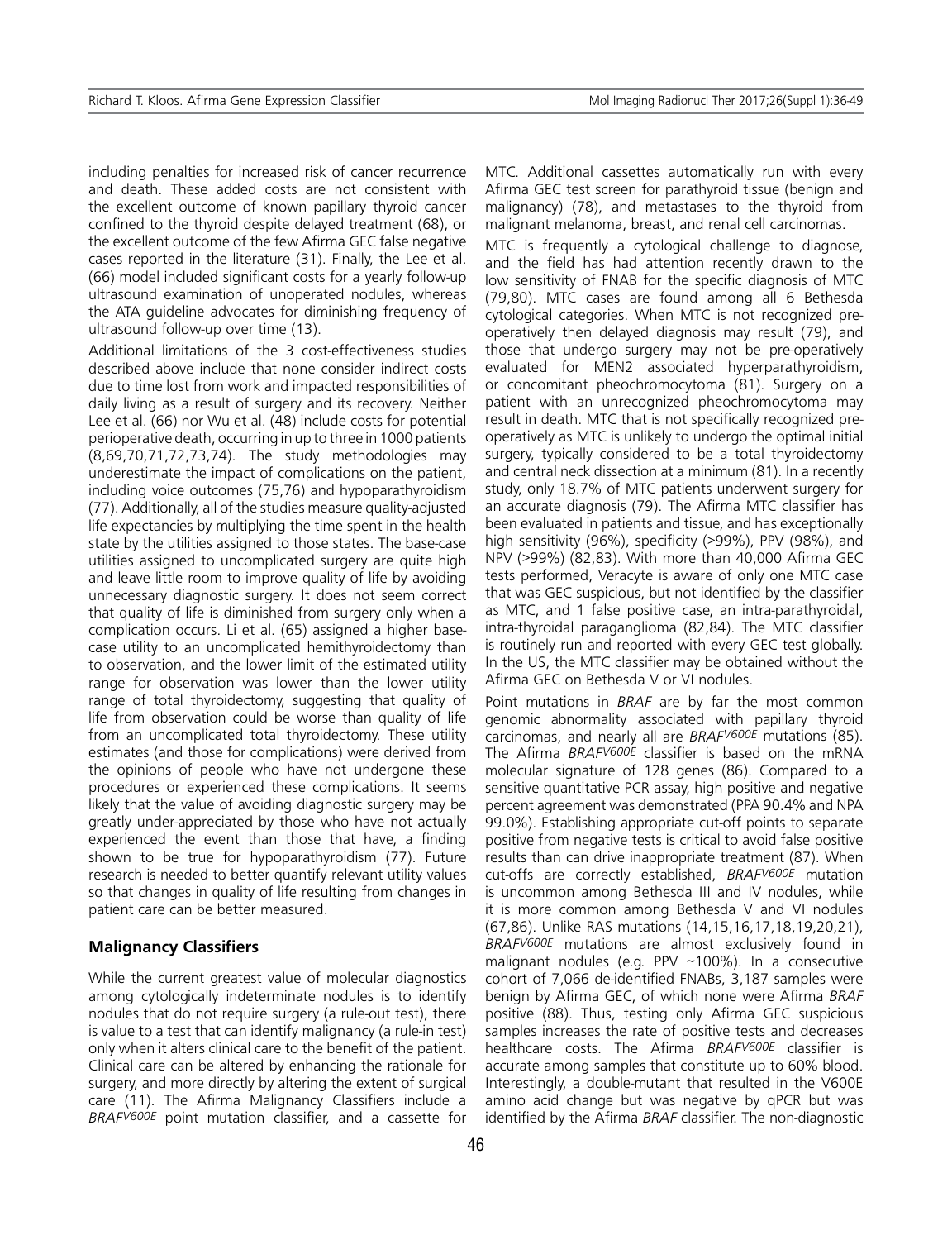rates were lower (7.6%) for Afirma *BRAF* than for qPCR (24.5%), a further advantage of using RNA in FNAB small sample biopsies. In the US, the *BRAFV600E* classifier is an option on Afirma GEC suspicious nodules, and Bethesda V or VI nodules without Afirma GEC.

### **Conclusion**

Cytologically indeterminate nodules have historically been referred for surgery given that their ROM was above the typical threshold of ~5% for physicians to consider clinical observation in lieu of diagnostic surgery. Molecular diagnostic testing of these nodules has rapidly become accepted. Current guidelines include that molecular testing may be used among Bethesda III/IV nodules to add additional information about the nodule's ROM. The 2015 ATA guideline reviews the molecular testing landscape, and voices caution over tests supported only by single center and unblinded validation data, and those with no published clinical utility data to demonstrate a change in clinical care and patient benefit as a result of the test. The Afirma GEC is the only molecular test supported by multicenter, prospective, and blinded validation data, and the only test supported by published clinical utility data demonstrating a dramatic reduction in diagnostic surgery for patients with benign Afirma GEC results. Nearly 1 out of every 2 Afirma GEC tests performed yields a molecularly benign result, and >80% of patients with a benign GEC result remain unoperated 3 years after the biopsy in realworld experience. Reducing unnecessary diagnostic surgery improves patient safety, reduces healthcare costs, and improves patient quality of life.

#### **References**

- 1. American Thyroid Association (ATA) Guidelines Taskforce on Thyroid Nodules and Differentiated Thyroid Cancer, Cooper DS, Doherty GM, Haugen BR, Kloos RT, Lee SL, Mandel SJ, Mazzaferri EL, McIver B, Pacini F, Schlumberger M, Sherman SI, Steward DL, Tuttle RM. Revised American Thyroid Association management guidelines for patients with thyroid nodules and differentiated thyroid cancer. Thyroid 2009;19:1167-1214.
- 2. Hegedüs L. Clinical practice. The thyroid nodule. N Engl J Med 2004;351:1764-1771.
- 3. Melillo RM, Santoro M. Molecular biomarkers in thyroid FNA samples. J Clin Endocrinol Metab 2012;97:4370-4373.
- 4. Alexander EK, Kennedy GC, Baloch ZW, Cibas ES, Chudova D, Diggans J, Friedman L, Kloos RT, LiVolsi VA, Mandel SJ, Raab SS, Rosai J, Steward DL, Walsh PS, Wilde JI, Zeiger MA, Lanman RB, Haugen BR. Preoperative diagnosis of benign thyroid nodules with indeterminate cytology. N Engl J Med 2012;367:705-715.
- 5. Wang CC, Friedman L, Kennedy GC, Wang H, Kebebew E, Steward DL, Zeiger MA, Westra WH, Wang Y, Khanafshar E, Fellegara G, Rosai J, Livolsi V, Lanman RB. A large multicenter correlation study of thyroid nodule cytopathology and histopathology. Thyroid 2011;21:243-251.
- Bryson PC, Shores CG, Hart C, Thorne L, Patel MR, Richey L, Farag A, Zanation AM. Immunohistochemical distinction of follicular thyroid adenomas and follicular carcinomas. Arch Otolaryngol Head Neck Surg 2008;134:581-586.
- 7. Cibas ES, Ali SZ. The Bethesda system for reporting thyroid cytopathology. Thyroid 2009;19:1159-1165.
- 8. Weiss A, Parina RP, Tang JA, Brumund KT, Chang DC, Bouvet M. Outcomes of thyroidectomy from a large California state database. Am J Surg 2015;210:1170-1176.
- 9. Zhu QL, Faquin WC, Samir AE. Relationship between sonographic characteristics and afirma gene expression classifier results in thyroid nodules with indeterminate fine-needle aspiration cytopathology. AJR Am J Roentgenol 2015;205:861-865.
- 10. Kuru B, Atmaca A, Tarim IA, Kefeli M, Topgul K, Yoruker S, Elmali M, Danaci M. Risk factors associated with malignancy and with triage to surgery in thyroid nodules classified as Bethesda category III (AUS/ FLUS). Eur J Surg Oncol 2015;42:87-93.
- 11. Nishino M. Molecular cytopathology for thyroid nodules: A review of methodology and test performance. Cancer Cytopathol 2016;124:14-27.
- 12. Xing M, Haugen BR, Schlumberger M. Progress in molecularbased management of differentiated thyroid cancer. Lancet 2013;381:1058-1069.
- 13. Haugen BR, Alexander EK, Bible KC, Doherty GM, Mandel SJ, Nikiforov YE, Pacini F, Randolph GW, Sawka AM, Schlumberger M, Schuff KG, Sherman SI, Sosa JA, Steward DL, Tuttle RM, Wartofsky L. 2015 American Thyroid Association Management Guidelines for Adult Patients with Thyroid Nodules and Differentiated Thyroid Cancer: The American Thyroid Association Guidelines Task Force on Thyroid Nodules and Differentiated Thyroid Cancer. Thyroid 2016;26:1-133.
- 14. Cantara S, Capezzone M, Marchisotta S, Capuano S, Busonero G, Toti P, Di Santo A, Caruso G, Carli AF, Brilli L, Montanaro A, Pacini F. Impact of proto-oncogene mutation detection in cytological specimens from thyroid nodules improves the diagnostic accuracy of cytology. J Clin Endocrinol Metab 2010;95:1365-1369.
- 15. Eszlinger M, Krogdahl A, Münz S, Rehfeld C, Precht Jensen EM, Ferraz C, Bösenberg E, Drieschner N, Scholz M, Hegedüs L, Paschke R. Impact of molecular screening for point mutations and rearrangements in routine air-dried fine-needle aspiration samples of thyroid nodules. Thyroid 2014;24:305-313.
- 16. Eszlinger M, Piana S, Moll A, Bösenberg E, Bisagni A, Ciarrocchi A, Ragazzi M, Paschke R. Molecular testing of thyroid fine-needle aspirations improves presurgical diagnosis and supports the histologic identification of minimally invasive follicular thyroid carcinomas. Thyroid 2015;25:401-409.
- 17. Rossi M, Buratto M, Tagliati F, Rossi R, Lupo S, Trasforini G, Lanza G, Franceschetti P, Bruni S, Degli Uberti E, Zatelli MC. Relevance of BRAF(V600E) mutation testing versus RAS point mutations and RET/ PTC rearrangements evaluation in the diagnosis of thyroid cancer. Thyroid 2015;25:221-228.
- 18. Moses W, Weng J, Sansano I, Peng M, Khanafshar E, Ljung BM, Duh QY, Clark OH, Kebebew E. Molecular testing for somatic mutations improves the accuracy of thyroid fine-needle aspiration biopsy. World J Surg 2010;34:2589-2594.
- 19. Krane JF, Cibas ES, Alexander EK, Paschke R, Eszlinger M. Molecular analysis of residual ThinPrep material from thyroid FNAs increases diagnostic sensitivity. Cancer Cytopathol. 2015;123:356-361.
- 20. Medici M, Kwong N, Angell TE, Marqusee E, Kim MI, Frates MC, Benson CB, Cibas ES, Barletta JA, Krane JF, Ruan DT, Cho NL, Gawande AA, Moore FD Jr, Alexander EK. The variable phenotype and low-risk nature of RAS-positive thyroid nodules. BMC Med 2015;13:184.
- 21. Gill MS, Nayan S, Kocovski L, Cutz JC, Archibald SD, Jackson BS, Young JE, Gupta MK. Local molecular analysis of indeterminate thyroid nodules. J Otolaryngol Head Neck Surg 2015;44:52.
- 22. Kloos R, Walsh P, Pagan M, Matsuzaki H, Huang J, Travers K, Tom E, Wong M, Mathison J, Kim S, Kennedy G. Detection of increasing numbers of point mutations and fusions in benign thyroid nodules using next-generation sequencing dramatically reduces mutation marker panel specificity (abstract). Endocrine Practice 2015;21(Suppl 2):235.
- 23. Pagan M, Kloos RT, Lin CF, Travers KJ, Matsuzaki H, Tom EY, Kim SY, Wong MG, Stewart AC, Huang J, Walsh PS, Monroe RJ, Kennedy GC. The Diagnostic application of RNA sequencing in patients with thyroid cancer: an analysis of 851 variants and 133 fusions in 524 genes. BMC Bioinformatics 2016;17(Suppl 1):6.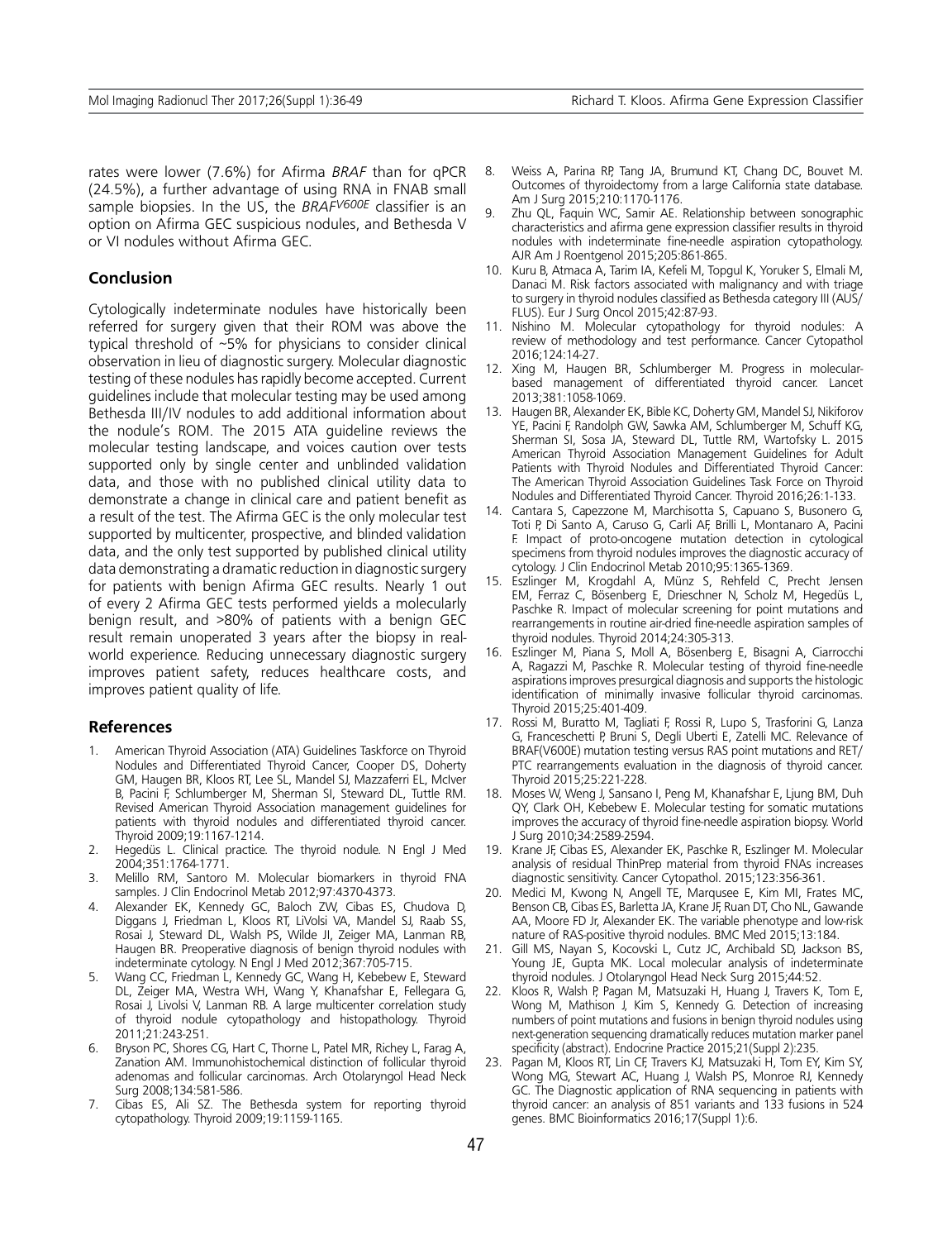- 24. Grody WW, Thompson BH, Hudgins L. Whole-exome/genome sequencing and genomics. Pediatrics 2013;132(Suppl 3):211-215.
- 25. Chudova D, Wilde JI, Wang ET, Wang H, Rabbee N, Egidio CM, Reynolds J, Tom E, Pagan M, Rigl CT, Friedman L, Wang CC, Lanman RB, Zeiger M, Kebebew E, Rosai J, Fellegara G, LiVolsi VA, Kennedy GC. Molecular classification of thyroid nodules using high-dimensionality genomic data. J Clin Endocrinol Metab 2010;95:5296-5304.
- 26. Shrestha M, Crothers BA, Burch HB. The impact of thyroid nodule size on the risk of malignancy and accuracy of fine-needle aspiration: a 10-year study from a single institution. Thyroid 2012;22:1251-1256.
- 27. Lewis CM, Chang KP, Pitman M, Faquin WC, Randolph GW. Thyroid fine-needle aspiration biopsy: variability in reporting. Thyroid 2009;19:717-723.
- 28. Borget I, Vielh P, Leboulleux S, Allyn M, Iacobelli S, Schlumberger M, de Pouvourville G. Assessment of the cost of fine-needle aspiration cytology as a diagnostic tool in patients with thyroid nodules. Am J Clin Pathol 2008;129:763-771.
- 29. Renshaw A. An estimate of risk of malignancy for a benign diagnosis in thyroid fine-needle aspirates. Cancer Cytopathol 2010;118:190-195.
- 30. Marchevsky AM, Walts AE, Bose S, Gupta R, Fan X, Frishberg D, Scharre K, Zhai J. Evidence-based evaluation of the risks of malignancy predicted by thyroid fine-needle aspiration biopsies. Diagn Cytopathol 2010;38:252-259.
- 31. Angell TE, Frates MC, Medici M, Liu X, Kwong N, Cibas ES, Kim MI, Marqusee E. Afirma benign thyroid nodules show similar growth to cytologically benign nodules during follow-up. J Clin Endocrinol Metab 2015;100:1477-1483.
- 32. NCCN Clinical Practice Guidelines in Oncology. Thyroid Carcinoma. Available: http://www.nccn.org/professionals/physician\_gls/pdf/ thyroid.pdf. Accessed December 10, 2015.
- 33. Beaudenon-Huibregtse S, Alexander EK, Guttler RB, Hershman JM, Babu V, Blevins TC, Moore P, Andruss B, Labourier E. Centralized molecular testing for oncogenic gene mutations complements the local cytopathologic diagnosis of thyroid nodules. Thyroid 2014;24:1479-1487.
- 34. Nikiforov YE, Ohori NP, Hodak SP, Carty SE, LeBeau SO, Ferris RL, Yip L, Seethala RR, Tublin ME, Stang MT,Coyne C, Johnson JT, Stewart AF, Nikiforova MN. Impact of mutational testing on the diagnosis and management of patients with cytologically indeterminate thyroid nodules: a prospective analysis of 1056 FNA samples. J Clin Endocrinol Metab 2011;96:3390-3397.
- 35. Kumar G, Song-Yang J, Timmaraju VA, Taylor S, Mireskandari A, Finkelstein S, Hosono S. Thyroid mirna classifier (ThyraMir) complements mutation detection (ThyGenX) NGS tests for improved molecular diagnosis of indeterminate thyroid nodule needle aspirates. Thyroid. 2015;25:271-272. (abstract).
- 36. Nikiforov YE, Carty SE, Chiosea SI, Coyne C, Duvvuri U, Ferris RL, Gooding WE, LeBeau SO, Ohori NP, Seethala RR, Tublin ME, Yip L, Nikiforova MN. Impact of the multi-gene thyroseq next-generation sequencing assay on cancer diagnosis in thyroid nodules with atypia of undetermined significance/follicular lesion of undetermined significance cytology. Thyroid 2015;25:1217-1223.
- 37. Nikiforov YE, Carty SE, Chiosea SI, Coyne C, Duvvuri U, Ferris RL, Gooding WE, Hodak SP, LeBeau SO, Ohori NP, Seethala RR, Tublin ME, Yip L, Nikiforova MN. Highly accurate diagnosis of cancer in thyroid nodules with follicular neoplasm/suspicious for a follicular neoplasm cytology by ThyroSeq v2 next-generation sequencing assay. Cancer 2014;120:3627-3634.
- 38. Bar D, Yania GL, Goren Y, Shtabsky A, Zubkov A, Morgenstern S, Strenov Y, Feinmesser M, Kravtsov V, Leon M, Granstrem O, Vorobyov S, Hajduch M, VandenBussche C, Ashkenazi K, Sanden M, Mitchell H, Noller M, Dromi N, Tabak S, Kadosh E, Meiri E. A first-of-its-kind, microRNA-based diagnostic assay for accurate thyroid nodule classification. Thyroid 2015;25:A382 (abstract).
- 39. Teutsch SM, Bradley LA, Palomaki GE, Haddow JE, Piper M, Calonge N, Dotson WD, Douglas MP, Berg AO; EGAPP Working Group. The evaluation of genomic applications in practice and prevention (EGAPP) initiative: methods of the EGAPP Working Group. Genet Med 2009;11:3-14.
- 40. Duick DS, Klopper JP, Diggans JC, Friedman L, Kennedy GC, Lanman RB, McIver B. The impact of benign gene expression classifier test results on the endocrinologist-patient decision to operate on patients with thyroid nodules with indeterminate fine-needle aspiration cytopathology. Thyroid 2012;22:996-1001.
- 41. Alexander EK, Schorr M, Klopper J, Kim C, Sipos J, Nabhan F, Parker C, Steward DL, Mandel SJ, Haugen BR. Multicenter clinical experience with the Afirma gene expression classifier. J Clin Endocrinol Metab 2014;99:119-125.
- 42. Harrell RM, Bimston DN. Surgical utility of Afirma: effects of high cancer prevalence and oncocytic cell types in patients with indeterminate thyroid cytology. Endocr Pract 2014;20:364-369.
- 43. Sipos JA, Blevins TC, Shea HC, Duick DS, Lakhian SK, Michael BE, Thomas MJ, Sosa JA. Long-term non-operative rate of thyroid nodules with benign results on the afirma gene expression classifier. Endocrine Pract 2016.
- 44. Sullivan PS, Hirschowitz SL, Fung PC, Apple SK. The impact of atypia/ follicular lesion of undetermined significance and repeat fine-needle aspiration: 5 years before and after implementation of the Bethesda System. Cancer Cytopathol 2014;122:866-872.
- 45. Witt RL. Outcome of thyroid gene expression classifier testing in clinical practice. Laryngoscope 2016;126:524-527.
- 46. Marti JL, Avadhani V, Donatelli LA, Niyogi S, Wang B, Wong RJ, Shaha AR, Ghossein RA, Lin O, Morris LG, Ho AS. Wide Inter-institutional variation in performance of a molecular classifier for indeterminate thyroid nodules. Ann Surg Oncol 2015;22:3996-4001.
- 47. Lastra RR, Pramick MR, Crammer CJ, LiVolsi VA, Baloch ZW. Implications of a suspicious afirma test result in thyroid fine-needle aspiration cytology: an institutional experience. Cancer Cytopathol 2014;122:737-744.
- 48. Wu JX, Lam R, Levin M, Rao J, Sullivan PS, Yeh MW. Effect of malignancy rates on cost-effectiveness of routine gene expression classifier testing for indeterminate thyroid nodules. Surgery 2016;159:118-126.
- 49. Celik B, Whetsell CR, Nassar A. Afirma GEC and thyroid lesions: An institutional experience. Diagn Cytopathol 2015;43:966-970.
- 50. Yang SE, Sullivan PS, Zhang J, Govind R, Levin MR, Rao JY, Moatamed NA. Has Afirma gene expression classifier testing refined the indeterminate thyroid category in cytology? Cancer Cytopathol 2016;124:100-109.
- 51. McIver B, Castro MR, Morris JC, Bernet V, Smallridge R, Henry M, Kosok L, Reddi H. An independent study of a gene expression classifier (Afirma) in the evaluation of cytologically indeterminate thyroid nodules. J Clin Endocrinol Metab 2014;99:4069-4077.
- 52. Cibas ES, Baloch ZW, Fellegara G, LiVolsi VA, Raab SS, Rosai J, Diggans J, Friedman L, Kennedy GC, Kloos RT, Lanman RB, Mandel SJ, Sindy N, Steward DL, Zeiger MA, Haugen BR, Alexander EK. A prospective assessment defining the limitations of thyroid nodule pathologic evaluation. Ann Intern Med 2013;159:325-332.
- 53. Steward DL, Kloos RT. Clinical diagnostic gene expression thyroid testing. Otolaryngol Clin North Am 2014;47:573-593.
- 54. Noureldine SI, Olson MT, Agrawal N, Prescott JD, Zeiger MA, Tufano RP. Effect of gene expression classifier molecular testing on the surgical decision-making process for patients with thyroid nodules. JAMA Otolaryngol Head Neck Surg 2015;141:1082-1088.
- 55. Keutgen XM, Filicori F, Crowley MJ, Wang Y, Scognamiglio T, Hoda R, Buitrago D, Cooper D, Zeiger MA, Zarnegar R, Elemento O, Fahey TJ. A panel of four miRNAs accurately differentiates malignant from benign indeterminate thyroid lesions on fine needle aspiration. Clin Cancer Res 2012;18:2032-2038.
- 56. Brauner E, Holmes BJ, Krane JF, Nishino M, Zurakowski D, Hennessey JV, Faquin WC, Parangi S. Performance of the afirma gene expression classifier in hurthle cell thyroid nodules differs from other indeterminate thyroid nodules. Thyroid 2015;25:789-796.
- 57. VanderLaan PA, Marqusee E, Krane JF. Clinical outcome for atypia of undetermined significance in thyroid fine-needle aspirations: should repeated fna be the preferred initial approach? Am J Clin Pathol 2011;135:770-775.